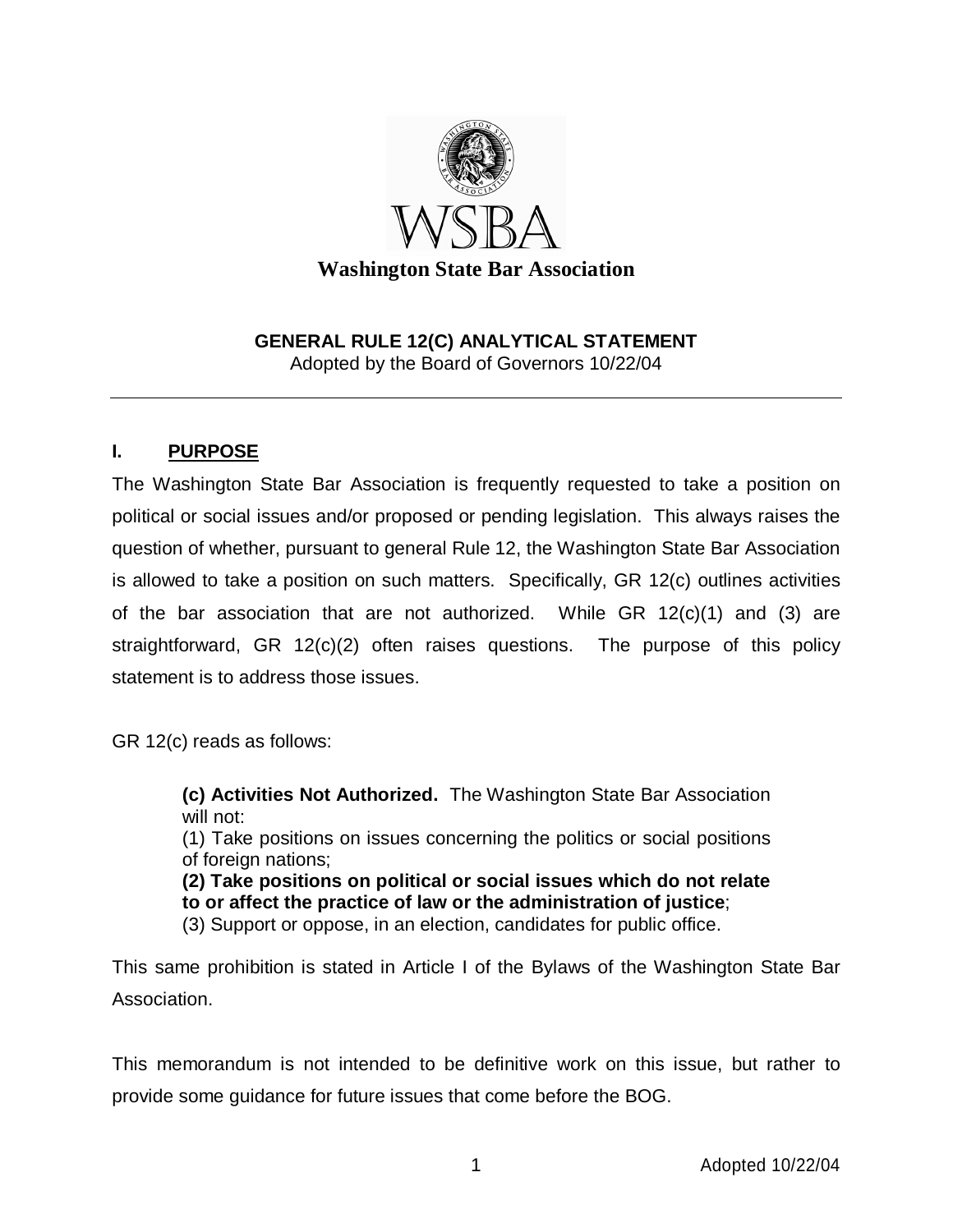### **II. THIS IS NOT A KELLER ISSUE ALTHOUGH THAT CASE SHEDS SOME LIGHT ON GR 12(C)'S MEANING**

In the case of Keller v. State Bar of California 496 U.S. 1 (1990), a group of California attorneys challenged the state bar's use of their dues for political or ideological activities. They argued that as members of an integrated or mandatory bar it was a violation of their First Amendment right of free speech. The Supreme Court disagreed. The Court held:

Here the compelled association and integrated bar are justified by the State's interest in regulating the legal profession and improving the quality of legal services. The State Bar may therefore constitutionally fund activities germane to those goals out of the mandatory dues of all members. It may not, however, in such manner fund activities of an ideological nature which fall outside of those areas of activity. The difficult question, of course, is to define the latter class of activities.

The court further ruled that some mechanism would have to be put in place where members would not be compelled to pay that portion of their dues that financed activities not germane to regulating the legal profession and improving the qualities of legal services. Washington has implemented such a system.

The one issue that Keller did not address was whether or not it was a violation of the First Amendment to ever take a position on anything of a political or ideological nature when members of the bar are forced to be members. They stated:

In addition to their claim for relief based on respondent's use of their mandatory dues, petitioners' complaint also requested an injunction prohibiting the State Bar from using its name to advance political and ideological causes or beliefs. . . . This request for relief appears to implicate a much broader freedom of association claim than was at issue in Lathrop [v. Donohue, 367 U. S. 820 (1961)]. Petitioners challenge not only their "compelled financial support of group activities," but urge that they cannot be compelled to associate with an organization that engages in political or ideological activities beyond those for which mandatory financial support is justified under the principles of Lathrop and Abood [v. Detroit Board of Education, 431 U. S. 209 (1977)]. The California courts did not address this claim, and we decline to do so in the first instance. The state courts remain free, of course, to consider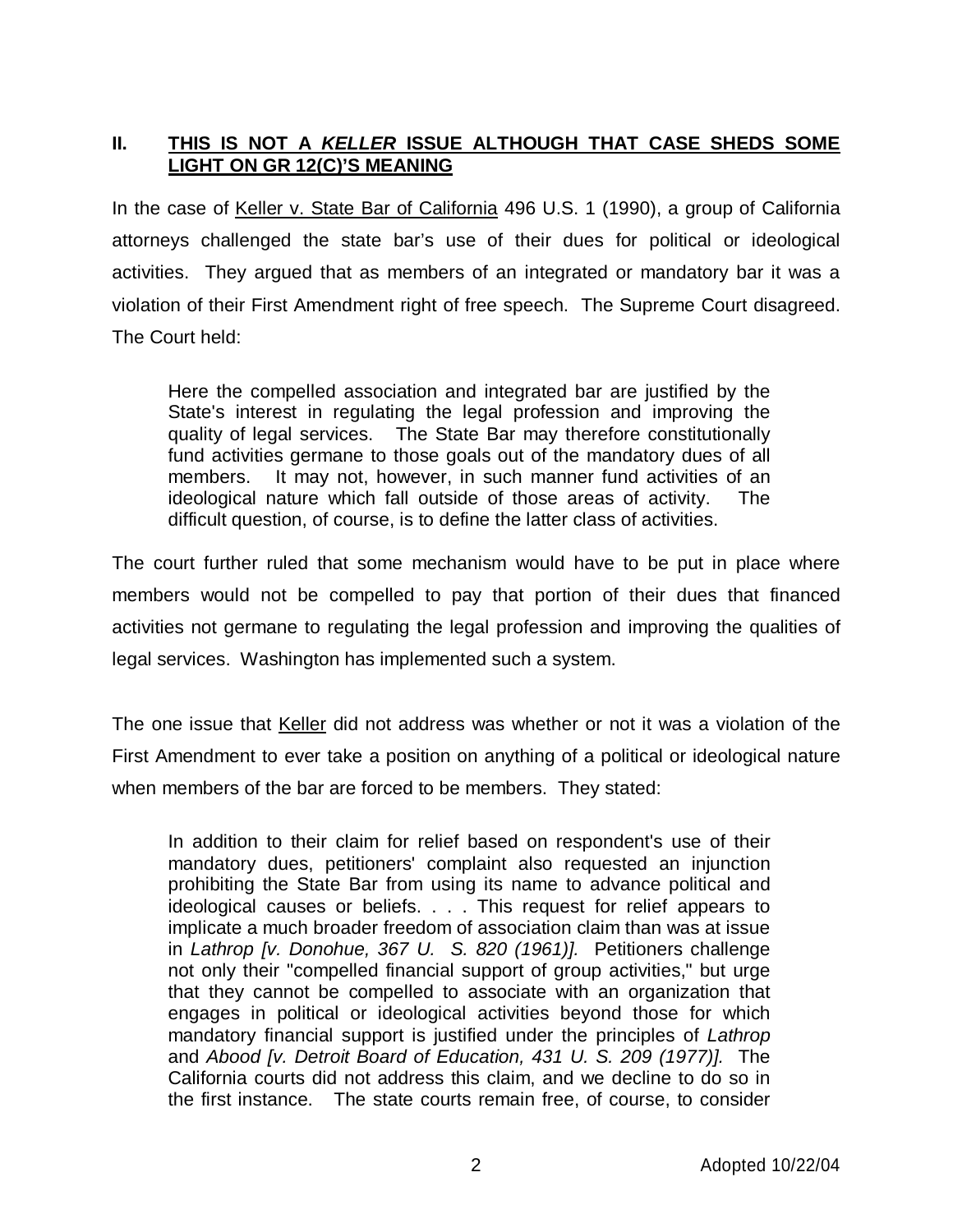this issue on remand.

It appears that under Keller, it is acceptable to engage in activities of a political or ideological nature, as long as the members do not have to pay for activities not related to "regulating the legal profession and improving the quality of legal services." But that does not conclude the issue of GR 12 (c), which dictates that the WSBA cannot take positions on "political or social issues which do not relate to or affect the practice of law or the administration of justice."

The activities that were at issue in Keller were described as follows:

Some of the particular activities challenged by petitioners were described in the complaint as follows:

(1) Lobbying for or against state legislation prohibiting state and local agency employers from requiring employees to take polygraph tests; prohibiting possession of armor-piercing handgun ammunition; creating an unlimited right of action to sue anybody causing air pollution; creating criminal sanctions for violation of laws pertaining to the display for sale of drug paraphernalia to minors; limiting the right to individualized education programs for students in need of special education; creating an unlimited exclusion from gift tax for gifts to pay for education tuition and medical care; providing that laws providing for the punishment of life imprisonment without parole shall apply to minors tried as adults and convicted of murder with a special circumstance; deleting the requirement that local government secure approval of the voters prior to constructing low-rent housing projects; requesting Congress to refrain from enacting a guest-worker program or from permitting the importation of workers from other countries;

(2) Filing amicus curiae briefs in cases involving the constitutionality of a victim's bill of rights; the power of a workers' compensation board to discipline attorneys; a requirement that attorney-public officials disclose names of clients; the disqualification of a law firm; and

(3) The adoption of resolutions by the Conference of Delegates endorsing a gun control initiative; disapproving the statements of a United States senatorial candidate regarding court review of a victim's bill of rights; endorsing a nuclear weapons freeze initiative; opposing federal legislation limiting federal-court jurisdiction over abortions, public school prayer, and busing. App. 9-13.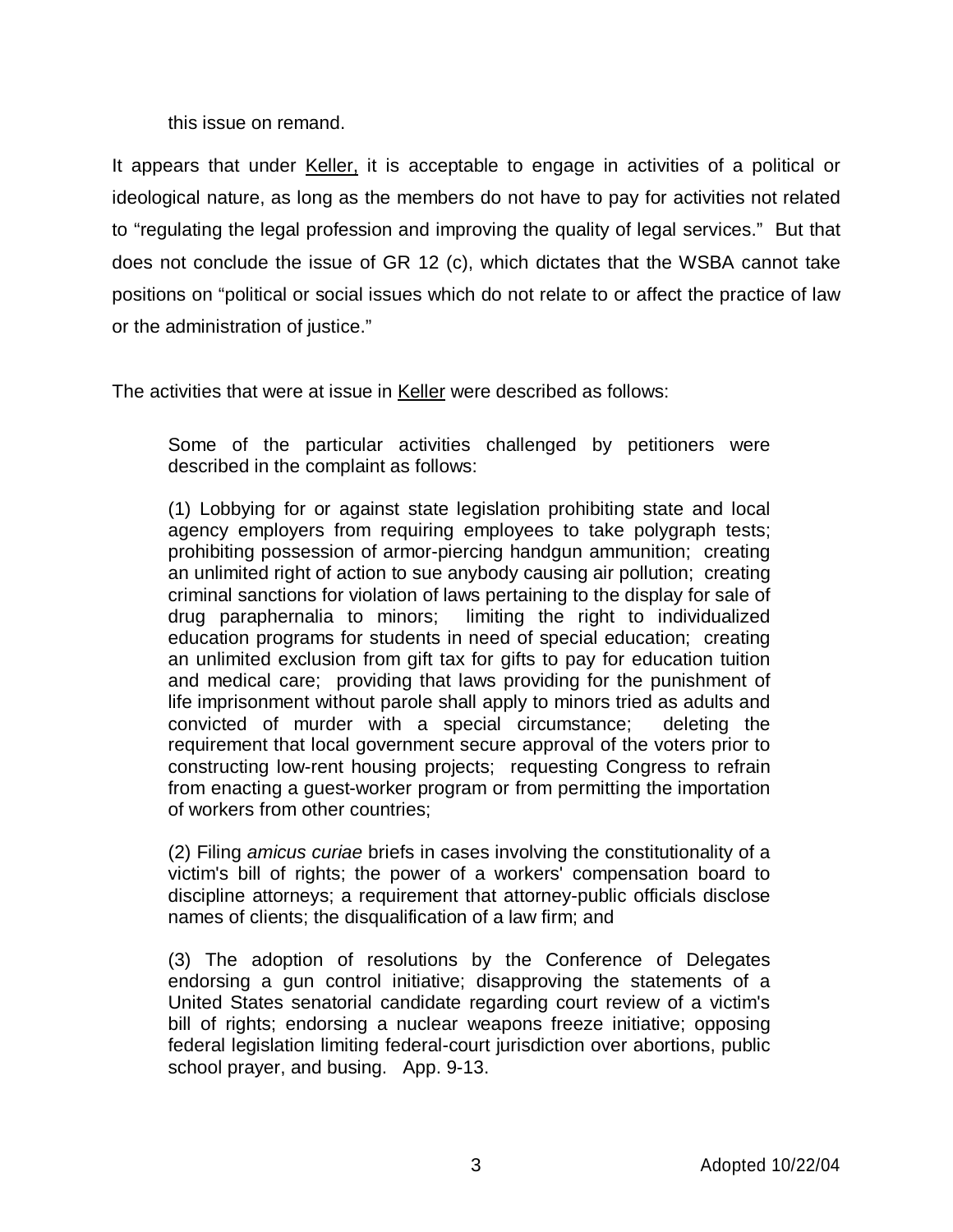So which activities are of a political or ideological nature? Here is the answer given by Keller :

Precisely where the line falls between those State Bar activities in which the officials and members of the Bar are acting essentially as professional advisers to those ultimately charged with the regulation of the legal profession, on the one hand, and those activities having political or ideological coloration which are not reasonably related to the advancement of such goals, on the other, will not always be easy to discern. But the extreme ends of the spectrum are clear: Compulsory dues may not be expended to endorse or advance a gun control or nuclear weapons freeze initiative; at the other end of the spectrum petitioners have no valid constitutional objection to their compulsory dues being spent for activities connected with disciplining members of the Bar or proposing ethical codes for the profession.

# **III. THE PROBLEM PHRASES IN GR 12**

# **A. "ADMINISTRATION OF JUSTICE"**

The phrase that gives most people some trouble is "the administration of justice." The term "justice" in and of itself can invoke all sorts of opinions on what "justice" requires. Every proponent of a legislative bill or resolution claims that "justice" demands its passage, and the opponents equally claim that "justice" requires its defeat. If we viewed the term "justice" in and of itself, then it would appear that there are no limits on what the Washington State Bar could do.

However, the phrase is not just the word "justice," but "the administration of justice." First, relying solely on dictionaries, the term "administration" is defined in the Oxford English Dictionary as:

- **1.** The action of administering or serving in any office; service, ministry, attendance, performance of duty. Obs. in general sense.
- **2.** Performance, execution
- **3.** Management (of any business).
- **4.** ellipt. The management of public affairs; the conducting or carrying on of the details of government; hence, sometimes, used for government.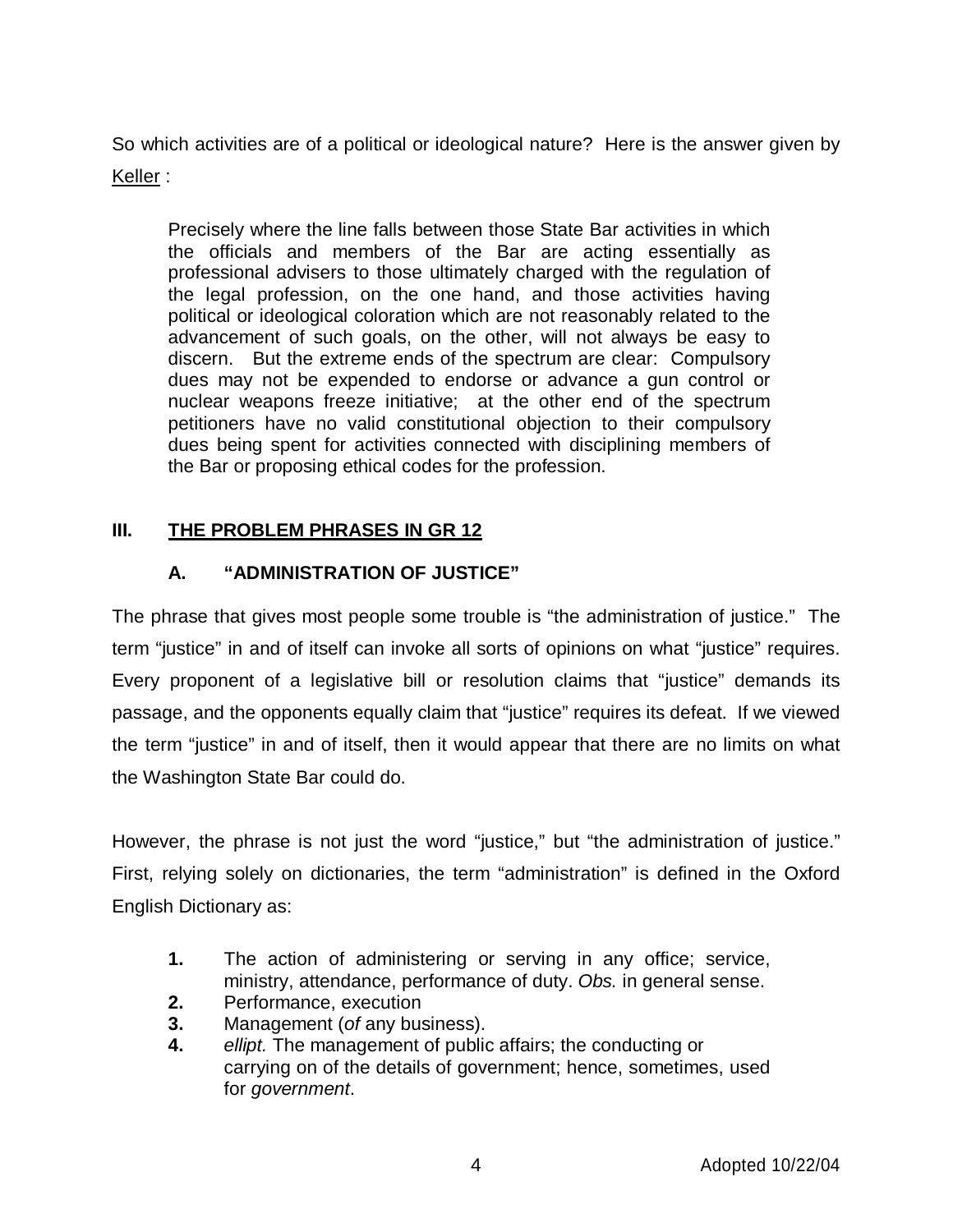- **5.** The executive part of the legislature; the ministry; now often loosely called the 'Government.'
- **6.** Law. The management and disposal of the estate of a deceased person by an executor or administrator. spec. As opposed to probate, The authority to administer the estate of an intestate, as conferred by Letters of Administration granted, formerly by the Ordinary, now by the Probate Division of the High Court of Justice.
- **7.** The action of administering something to others: **a.** Dispensation (of a sacrament, of justice, etc.). **b.** Giving or application (of remedies). **c.** Tendering (of an oath).

Black's Law Dictionary defines "administration" as follows:

**Administration:** Management or conduct of an office or employment; the performance of the executive duties of an institution, business or the like. In public law, the administration of government means the practical management and direction of the executive department, or of the public machinery or functions, or of the operations of the various organs or agencies. Direction or oversight of any office, service, or employment. Greene v. Wheeler, C.C.A. Wis., 29 F.2d 468, 469. The term "administration" is also conventionally applied to the whole class of public functionaries, or those in charge of the management of the executive department.

The dictionary definitions leave little room for arguing that "administration" means anything more than the functional administration of the justice system. That would be everything from court rules to court funding to the operations of the courts.

There is no case law defining the "administration of justice" as it is used in GR 12. However, there is one case that is closely related, In Re Staples, 105 Wn.2<sup>nd</sup> 905 (1986). In a judicial disciplinary proceeding, petitioner Judicial Qualifications Commission charged the respondent judge with violating judicial ethics under former Code of Judicial Conduct Canon 7(A)(4) by campaigning for relocation of a county seat. The commission recommended that he be admonished.

When a new justice center was constructed in Kennewick, the courthouse in Prosser, the county seat, became underutilized. Disagreeing with the decision to update the old courthouse, the judge initiated a campaign to relocate the county seat to Kennewick. He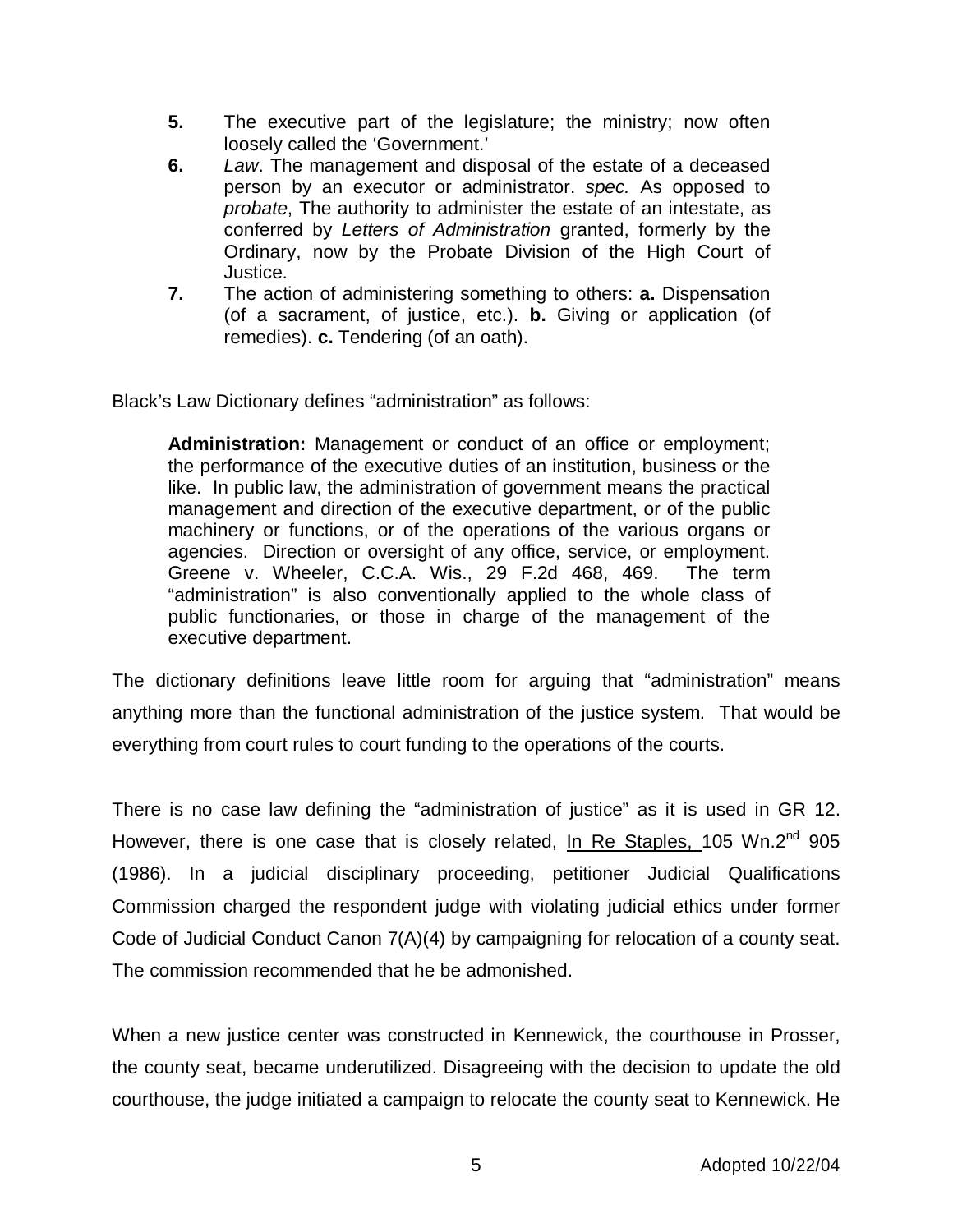circulated petitions, made campaign speeches, organized a committee, and ran ads in local newspapers -- but he did no fund-raising. The commission charged him with violating Canon 7(A)(4) which provided that "A judge should not engage in any other political activity except on behalf of measures to improve the law, the legal system, or the administration of justice." It recommended a private admonishment, but the judge refused to accept its ruling. On review, the Supreme Court dismissed the charge without discipline. It explained that activities of the judge fell within the exception in Canon 7(A)(4), regarding political activities designed for the improvement of the administration of justice. The court held that the commission's interpretation of Canon 7(A)(4) was too narrow.

The Court rejected any kind of interpretation of the "administration of justice" that would only ". . . include measures directly relating to the actual administering of the law (*i.e.*, court rules, procedure), and not measures such as this which would have a significant effect on the way in which justice is administered." Staples, at 909.

The Court concluded at 910 as follows:

Furthermore, judges have specifically been allowed to enter political activity designed for the better administration of justice. This provision exists because "of the important and sometimes essential role of judges in legal reform." Reporter's Note, at 97. If judges would have to remain silent, with their necessary expertise in matters of improving the law, then beneficial legal reform would be seriously impaired. Furthermore, a judge does not lose his rights as a citizen by assuming the bench.

The Commission has held that Judge Staples' actions nevertheless do not fit within the "administration of justice" exclusion. We disagree. All the judges of Benton County agreed that duplicate courthouses would effectuate duplicate costs and time delays, and greatly inconvenience the majority of taxpayers. Furthermore, Judge Staples, with his experience in the judicial system, would necessarily have an added awareness of the difficulties of such parallel courthouses. We conclude it would be contrary to the purpose of the exclusion provided in Canon 7 to prohibit a judge from attempting reform under such circumstances.

This case could be read narrowly or expansively. The facts of the case seem to make it

fall within the definitions of "administration" as set forth in dictionaries. That is,